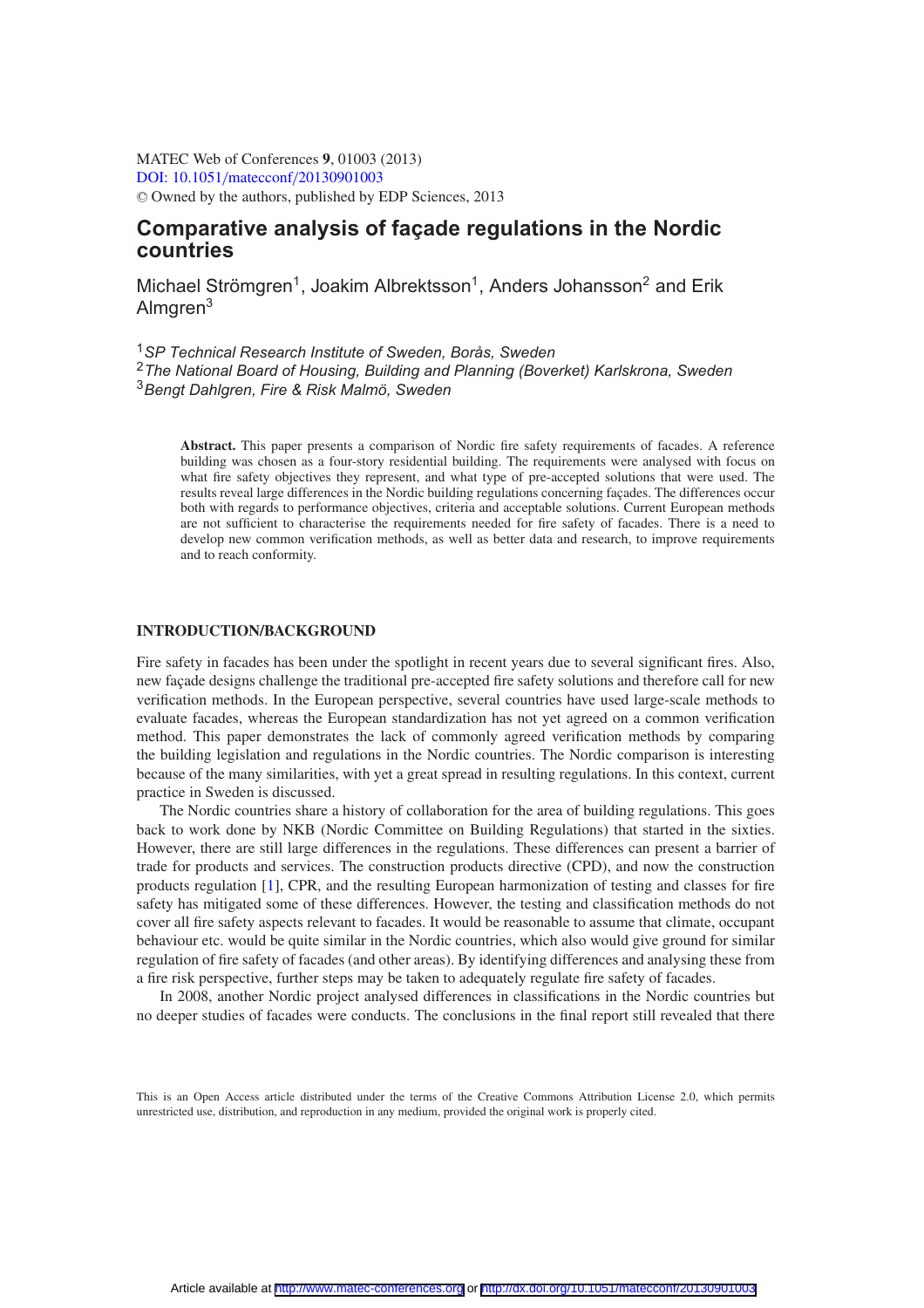were large differences in façade regulations, and that there was a need for a common European method in order to harmonize requirements. Also for many other product areas and parts of the building systems, differences were identified [\[2](#page-7-1)].

#### **METHOD**

The method used in this study has been to identify the relevant clauses in the building regulations of the Nordic countries (Iceland was excluded). The most relevant characteristics or objectives in the regulations that were subject to requirements were identified. The Nordic regulations concerning fire safety of facades were classified according to the identified objectives. Some aspects, such as fire spread between buildings due to radiation were not considered in this study.

- 1. Identification of characteristics for façade fire safety requirements
- 2. Classification of the Nordic regulations regarding facades
- 3. Analysis
- 4. Comparison with EU legislation and test methods.

## **BUILDING OF REFERENCE**

To identify the relevant requirements for the comparative analysis, a building of reference was chosen. The building of reference was chosen to be four stories tall in order to represent a normal Nordic building. The requirements for four story buildings are in many aspects representative also for buildings between three and eight stories, due to the construction of the requirements. However, some variations exist. The building was fitted with one stair case. The other possible escape route would be rescue by fire brigade with ladders from windows.

# **ELEMENTS FOR COMPARISON**

The countries that were included for the regulatory analysis were Denmark, Finland, Norway and Sweden. Iceland was not included but it should be noted that the Icelandic building regulations usually are similar to other Nordic countries building regulations.

Based on the functional requirements present in the building regulation, the following performance objectives were identified, as seen in Table [1.](#page-2-0)

The analysis primarily focused on the pre-accepted solutions, so called deemed-to-satisfy solutions. In all countries part of the study it may also be possible to use alternative approaches, verifying the design alternatives by fire safety engineering methods.

### **RESULTS**

The comparison of Nordic building regulations reveals that there are quite large differences for all of the six objectives. Main differences that should be noted are connected to how performance objectives are expressed. Some countries express requirements that are related to the material properties or function of individual components. Others express main functional objectives for the whole external wall and façade. However, uncertainties exist regarding the verification methods and how the assessment of the performance in practice of a façade and external wall should be evaluated. The tables below list summaries of the requirements in each country. Some simplification has been done, and in some cases requirements for other building types is given for informative reasons.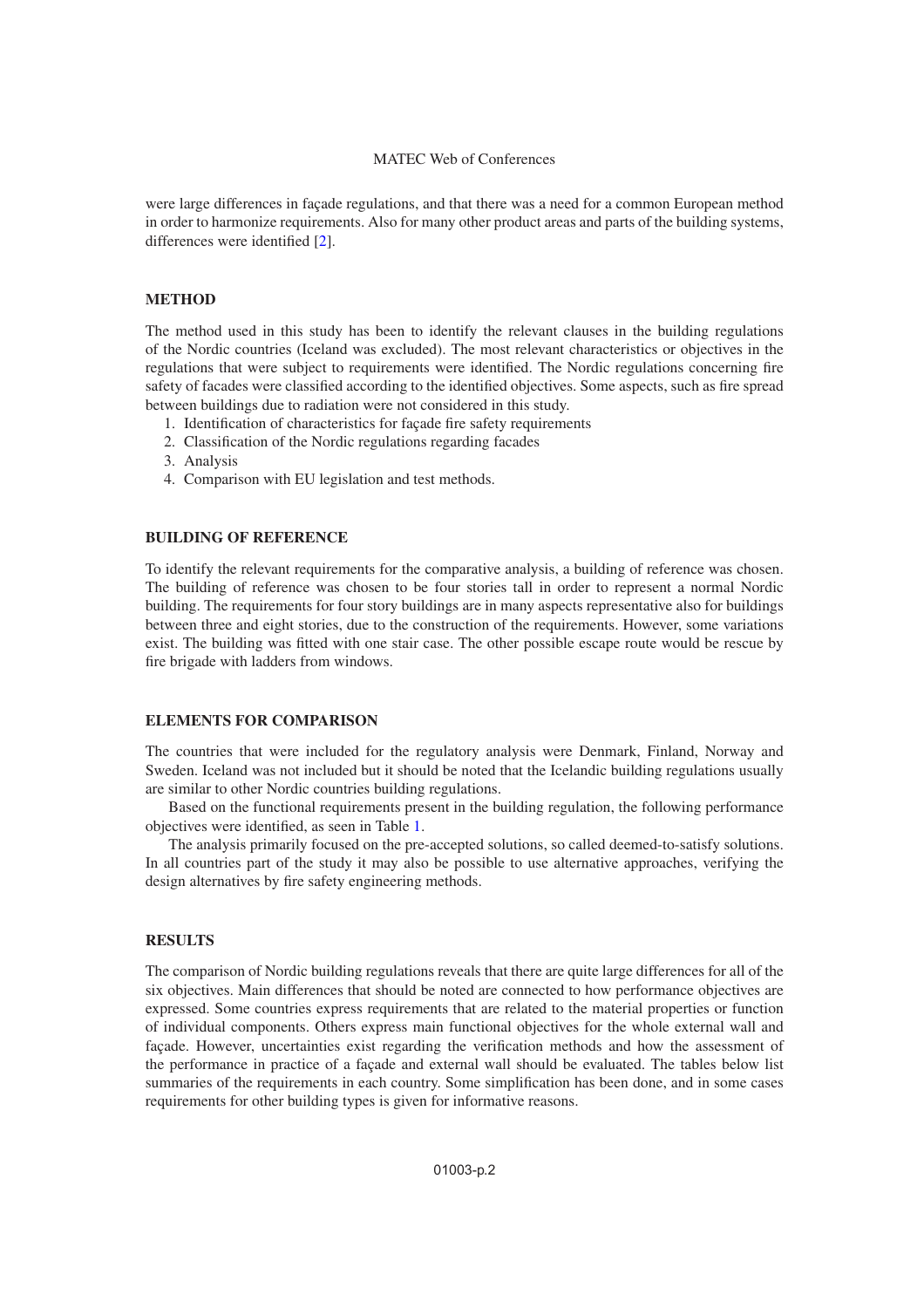# 1st International Seminar for Fire Safety of Facades, Paris (France), 2013

<span id="page-2-0"></span>

|  |  |  | Table 1. The following objectives, performance requirements and criteria were compared. |
|--|--|--|-----------------------------------------------------------------------------------------|
|--|--|--|-----------------------------------------------------------------------------------------|

| <b>Objectives</b>              | <b>Example of performance</b>                                  | <b>Example of acceptable</b>      |
|--------------------------------|----------------------------------------------------------------|-----------------------------------|
|                                | requirement or criteria                                        | solutions                         |
| 1. Protection against fire     | Minimum reaction                                               | Minimum rating of B-s1,d0, or.    |
| spread along the façade        | to fire class                                                  | fulfilling testing criteria by SP |
|                                |                                                                | Fire 105 (see note below)         |
| 2. Maintaining the function of | Minimum fire resistance                                        | Fire stops at each floor level    |
| the fire compartmentation      | of at least EI 30 rating<br>rating for parts of, or the whole, |                                   |
|                                | extern wall                                                    |                                   |
| 3. Protection against          | Fulfilling testing criteria using                              | Fulfilling testing criteria by SP |
| falling objects                | a full scale façade method                                     | Fire $105$                        |
| 4. Reaction to fire.           | Minimum reaction to                                            | Non-combustible material, A2-     |
| requirements for               | fire class for components                                      | s1,d0, for insulation material    |
| components in the              |                                                                | and other components              |
| external wall                  |                                                                | in the external wall              |
| 5. Reaction to fire.           | Minimum reaction to fire class                                 | Non-combustible material, A2-     |
| requirements for the load      | for load-bearing elements                                      | s1,d0, for insulation material    |
| - bearing construction in the  |                                                                | and other components              |
| external wall                  |                                                                | in the external wall              |
| 6. Protection against fire     | Minimum vertical separation                                    | 1,2 m separation distance         |
| spread between windows         | distance between windows                                       |                                   |

Note: SP Fire 105 is a Swedish full scale test method [\[3](#page-7-2), [4](#page-7-3)] that was developed in the 80's. It is based on research conducted by SP and Lund University [\[5](#page-7-4), [6](#page-7-5)].

# **Sweden**

| Objective/characteristic              | Pre-accepted solution                                            |
|---------------------------------------|------------------------------------------------------------------|
| 1. Protection against fire            | $A2-s1,d0$                                                       |
| spread along the façade               |                                                                  |
|                                       | Certain exceptions allow D-s2,d2, for instance if sprinklers are |
|                                       | installed in the building or only limited areas of the facade.   |
|                                       | or                                                               |
|                                       | Compliance can be shown by testing with SP Fire 105              |
| 2. Maintaining the function of        | Risk shall be addressed. In practice this could be a fire        |
| the fire compartmentation             | resistance requirement E 30 or EI 30                             |
| 3. Protection against falling objects | Compliance can be shown by testing with SP Fire 105.             |
| 4. Reaction to fire requirements      | $A2-s1, d0$                                                      |
| for components in the                 |                                                                  |
| external wall                         | or                                                               |
|                                       | Fire stops preventing fire spread required at each floor unless  |
|                                       | the whole external wall.                                         |
|                                       | or                                                               |
|                                       | Compliance can be shown by testing with SP Fire 105.             |
| 5. Reaction to fire                   | No requirement as long as the requirements loadbearing           |
| for the load-bearing construction     | capacity is met for stipulated time, i.e. R 60.                  |
| in the external wall                  |                                                                  |
| 6. Protection against fire spread     | 1,2 m or windows in E30.                                         |
| between windows                       |                                                                  |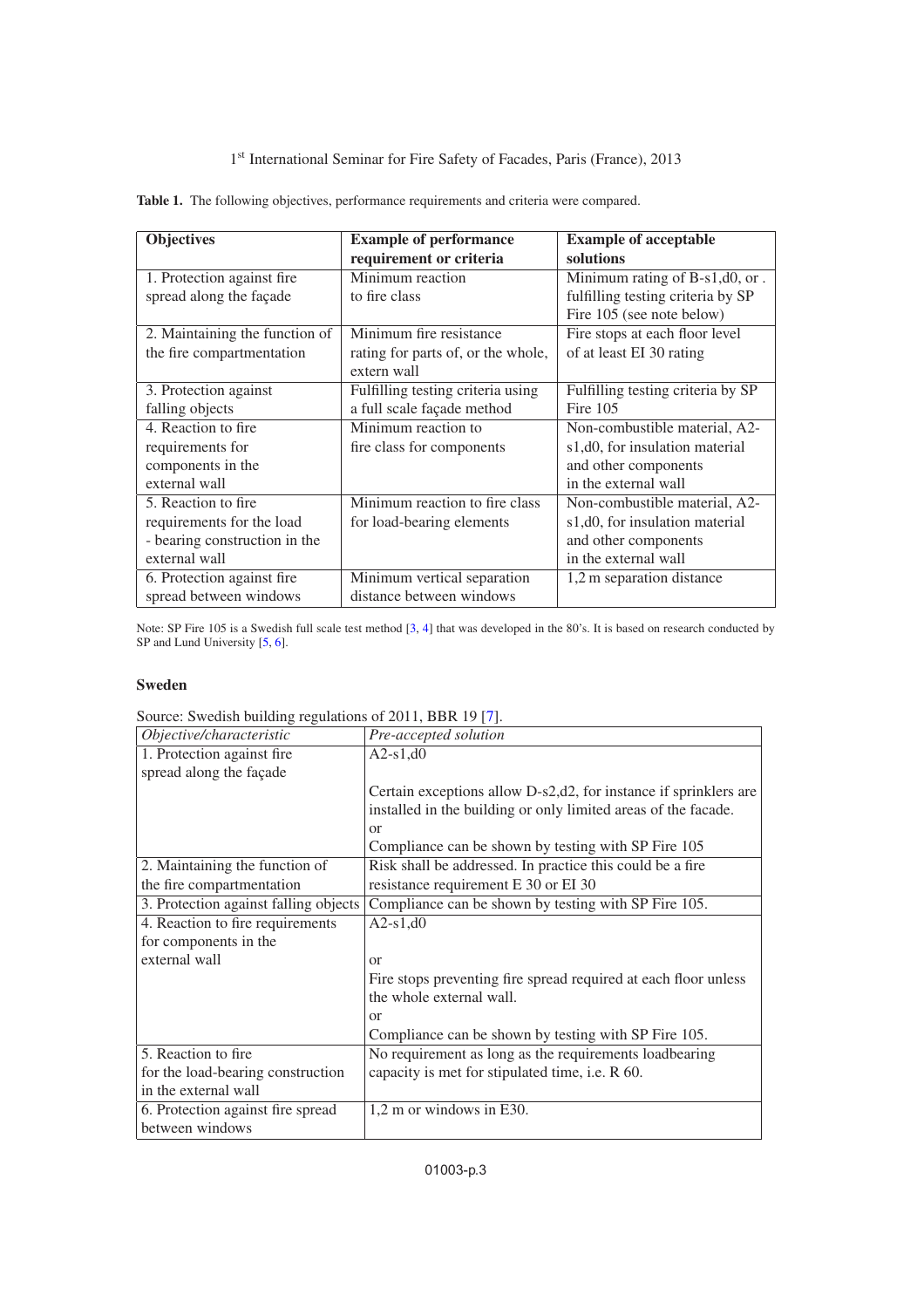# **Denmark**

Source: Exsempelsamling om brandsikring af byggeri 2012 [\[8\]](#page-7-7).

| Objective/characteristic          | Pre-accepted solution                                            |  |
|-----------------------------------|------------------------------------------------------------------|--|
| 1. Protection against fire spread | Covering class K1 10 B-s1, d0 or K1 10 D-s2                      |  |
| along the façade                  | d2 (depending on building height)                                |  |
|                                   | Certain exceptions allow D-s2, d2 for lower buildings.           |  |
|                                   | Insulation materials with D-s1,d0 or lower poorer than material  |  |
|                                   | class D-s2,d2 (material level) must be protected with a covering |  |
|                                   | class K1 10 B-s1, d0 or a construction class EI/REI30            |  |
|                                   | or a construction class EI/REI30 and A2-s1,d0                    |  |
|                                   | (depending on building height) on each side.                     |  |
| 2. Maintaining the function of    | The compartmentation (EI 60) must be extended to the inside      |  |
| the fire compartmentation         | of the external façade cladding.                                 |  |
| 3. Protection against falling     | No requirements.                                                 |  |
| objects                           |                                                                  |  |
| 4. Reaction to fire requirements  | See objective 1 and 2.                                           |  |
| for components in the             |                                                                  |  |
| external wall                     |                                                                  |  |
| 5. Reaction to fire requirements  | R60/120 A2-s1,d0                                                 |  |
| for the load-bearing construction |                                                                  |  |
| in the external wall              |                                                                  |  |
| 6. Protection against fire        | The risk should be evaluated if the façade is sloping outwards,  |  |
| spread between windows            | but no distance is regulated                                     |  |

# **Norway**

Source: Veiledning om tekniska krav til byggverk [\[9](#page-7-8)].

| Objective/characteristic            | Pre-accepted solution                                           |  |
|-------------------------------------|-----------------------------------------------------------------|--|
| 1. Protection against fire          | Cladding of class B-s3,d0. However D-s3,d0 in low rise          |  |
| spread along the façade             | buildings (maximum 4 stories, depending on risk class           |  |
|                                     | and hazard class) and if the fire risk in the facade is limited |  |
|                                     | and the risk of fire spread to other buildings is low.          |  |
| 2. Maintaining the function of      | A zone corresponding to the window height must be               |  |
| the fire compartmentation           | protected by E 30                                               |  |
|                                     | $\alpha$                                                        |  |
|                                     | Each other floor E 30                                           |  |
|                                     | $\alpha$                                                        |  |
|                                     | Design of the façade will prevent fire spread                   |  |
|                                     | $\alpha$                                                        |  |
|                                     | Sprinkler (requirement in some types of buildings)              |  |
| 3. Protection against               | General requirement.falling objects                             |  |
|                                     | Not specifically linked to fire safety.                         |  |
|                                     | Regarding external insulation systems for existing buildings:   |  |
|                                     | Compliance can be shown by testing with SP Fire 105             |  |
| 4. Reaction to fire requirements    | Insulation must be                                              |  |
| for components in the external wall | of class $A2-s1, d0$ .                                          |  |
|                                     | External insulation systems for existing building:              |  |
|                                     | Testing according to SP Fire 105. However                       |  |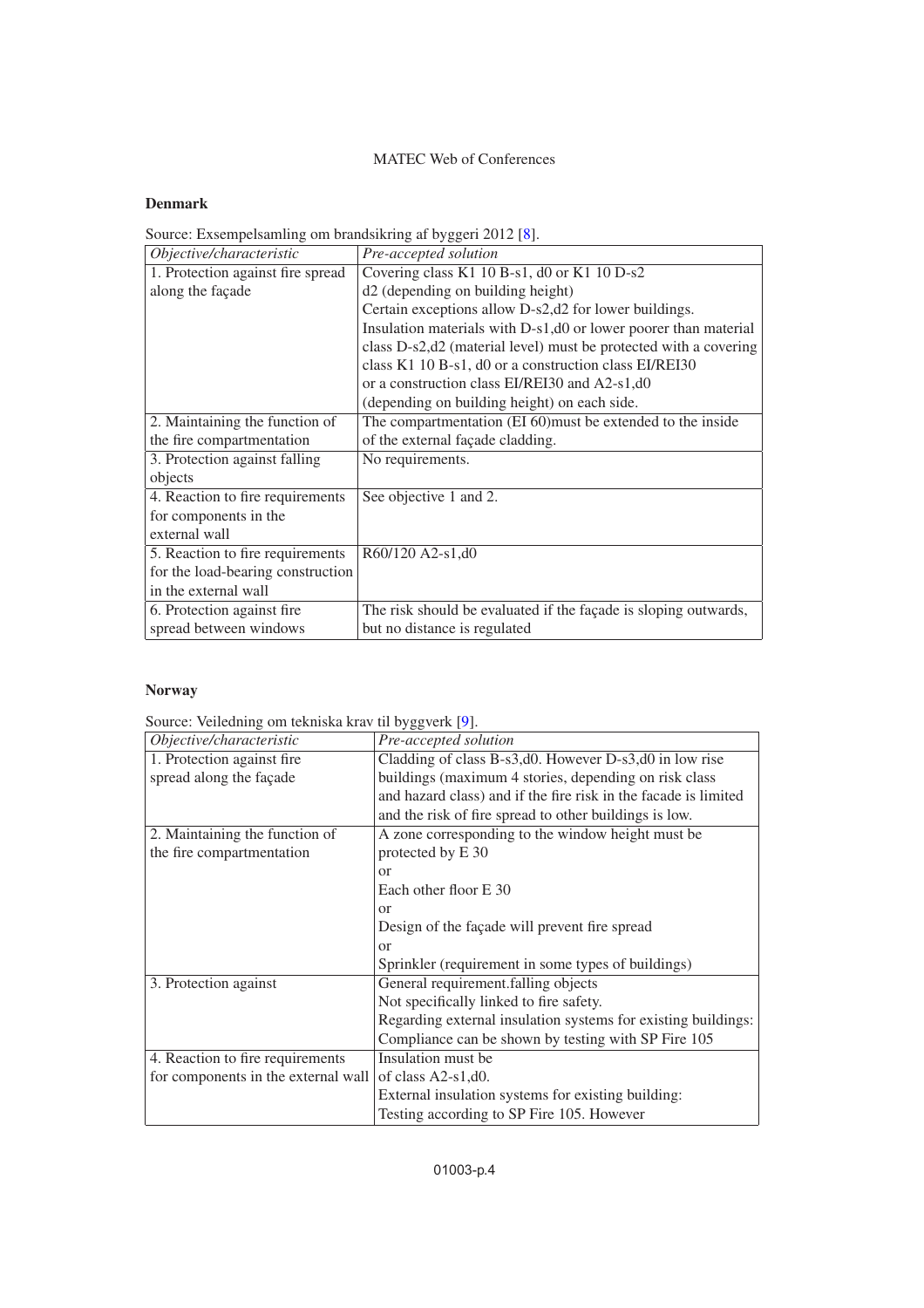# not pre-accepted in hazard class 3 (more than 4 stories) and risk class 6 (hospitals, hotels etc.) 5. Reaction to fire requirements Fire class 3 buildings with more than four stories): for the load-bearing construction Load-bearing construction must be A2-s1,d0. in the external wall<br>6. Protection against fire Se the zone requirements above. spread between windows

# 1st International Seminar for Fire Safety of Facades, Paris (France), 2013

# **Finland**

Source: E1, Finlands byggbestämmelsesamling (Swedish translation), 2002 [\[10\]](#page-7-9).

| Objective/characteristic               | Pre-accepted solution                                |  |
|----------------------------------------|------------------------------------------------------|--|
| 1. Protection against fire             | 3-8 floors (apartment and office buildings):         |  |
| spread along the façade                | B-s2,d0 generally and D-s2,d2 if building            |  |
|                                        | sprinklered (excluding first floor)                  |  |
|                                        | Higher buildings: B-s1,d0                            |  |
|                                        | +Certain exceptions allow D-s2, d2 for               |  |
|                                        | minor areas                                          |  |
| 2. Maintaining the function            | Risk of fire spread shall be                         |  |
| of the fire compartmentation addressed | Normally no fire separating function of external     |  |
|                                        | wall is required                                     |  |
| 3. Protection against falling          | Applies only when D-s2,d2 class cladding             |  |
| objects                                | (wood) is used in 3-8 floor buildings                |  |
| 4. Reaction to fire requirements for   | In designing the constructions of external walls,    |  |
| components in the external wall        | the hazard of fire spreading within the construction |  |
|                                        | and through the joints shall be considered.          |  |
|                                        | P1 class buildings (number of floors:                |  |
|                                        | 3 – unlimited): Thermal insulation which is inferior |  |
|                                        | to class B-s1, d0 shall be protected and positioned  |  |
|                                        | in such a manner that the spread of fire             |  |
|                                        | into the insulation, from one fire compartment       |  |
|                                        | to another and from one building to another          |  |
|                                        | building is prevented. In these cases                |  |
|                                        | rendering or a metal sheet is generally not a        |  |
|                                        | sufficient protection.                               |  |
|                                        | Protected combustible insulation can be              |  |
|                                        | allowed in certain cases. For example coverings      |  |
|                                        | fulfilling fire resistance EI 30 or large scale      |  |
|                                        | or some experimental/calculation                     |  |
|                                        | evidence on protective performance/                  |  |
|                                        | no contribution to fire spread. A2-s1,d0 or B-s2,    |  |
|                                        | d0 if the load bearing construction is               |  |
|                                        | combustible (buildings with 3-8 floors).             |  |
| 5. Reaction to fire requirements for   | K2 10 covering for timber framed building            |  |
| the load-bearing construction          | with 3-4 floors and K2 30 covering for               |  |
| in the external wall                   | timber framed building with 3-4 floors               |  |
| 6. Protection against fire             | No requirements.                                     |  |
| spread between windows                 |                                                      |  |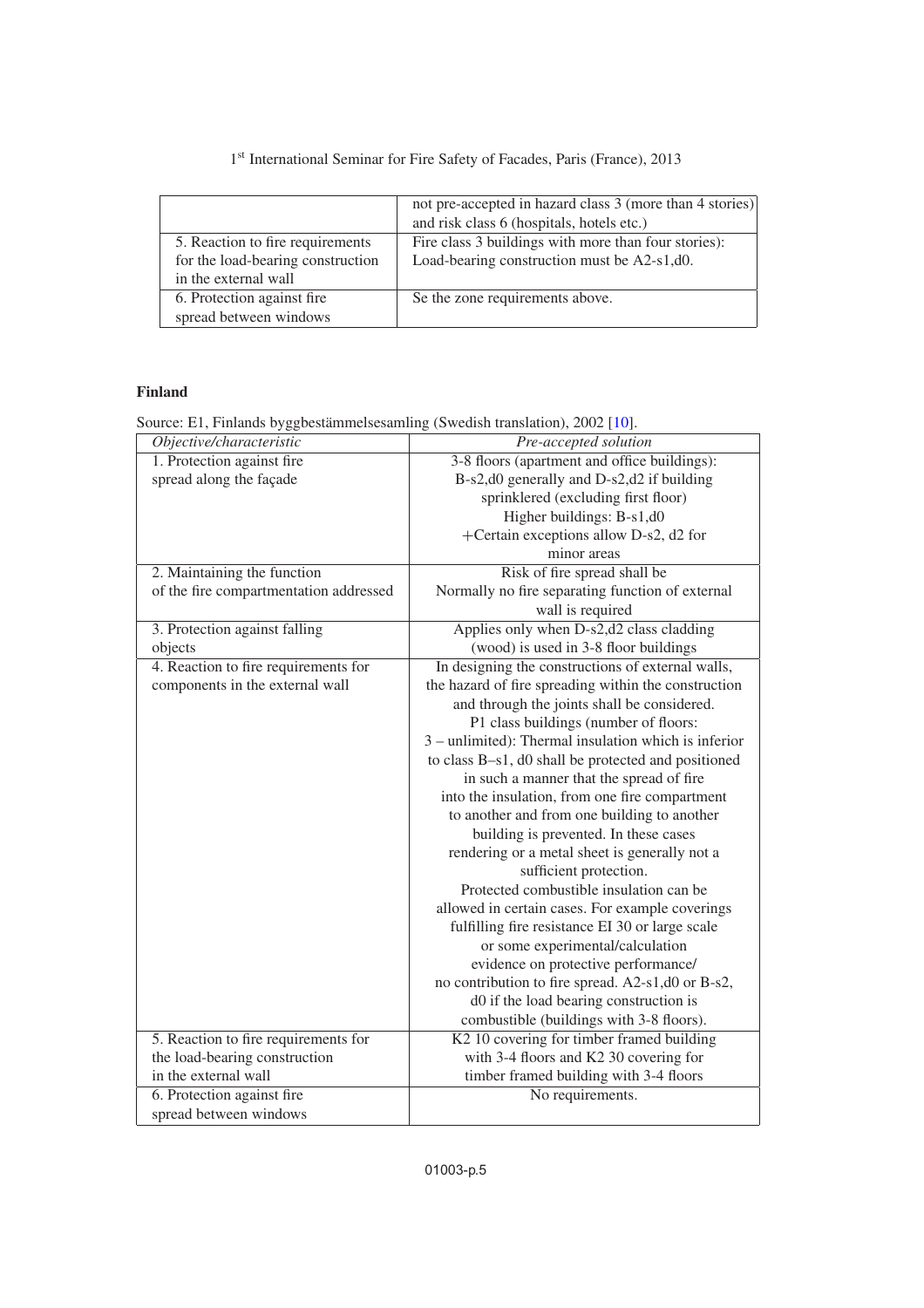# **ANALYSIS**

There are few requirements for facades in the Nordic countries that are in common. Each set of requirements or deemed-to-satisfy solutions may be considered as being country-specific. For each of the objectives, a categorization and summary is made below.

- 1. *Protection against fire spread along the façade* Acceptable solutions vary from non-combustible material  $(A2-s1,d0)$  to only fulfilling variation s of Euroclass B. In Sweden, full-scale testing is also accepted as an alternative. Some countries allow some parts of the façade to be of a lower class, i.e. D-s2,d0.
- 2. *Maintaining the function of the fire compartmentation* All countries except Finland accept some form of fire resistance as an acceptable solution. However, assessments must be done in Finland. This is to a large degree also true for Sweden, where the level of fire resistance is not explicitly stated.
- 3. *Protection against falling objects* Only Sweden and Norway has explicit requirements against falling objects. It may however apply in Denmark and Finland as well in certain situations. The acceptable solutions in Sweden and Norway may either be based on assessment or by full scale testing, depending on the situation.
- 4. *Reaction to fire requirements for components in the external wall* Usually, non-combustible material (A2-s1,d0) is accepted. Combustible insulation in Finland and Denmark must either be protected by fire resistant enclosure or fire protected cladding. Sweden accepts either fire stops at each floor, or full scale testing – which Norway also accepts in certain situations. Finland also requires the hazard of fire spread at joints to be considered.
- 5. *Reaction to fire requirements for the load-bearing construction in the external wall* All countries except Sweden require non-combustible load-bearing structures in certain situations. This is usually height-dependent and it may be possible to use fire protected cladding in certain situations. The exact regulation varies between the countries. It should be noted that large amounts of combustible material in a building sometimes may require, or coincide with the use of fire safety engineering methods.
- 6. *Protection against fire spread between windows*

Separation distance between windows is only explicitly required in Sweden, Norway has special requirements that is connected to fire resistance solutions. Finland has no requirements whereas Denmark requires a risk evaluation if the façade is sloping.

### **EU-legislation and common test methods**

As demonstrated in the study of Nordic regulations there are a lot of different performance criteria that has to be dealt with regarding fire safety and facades.

In EU harmonized standards and test methods are available for reaction to fire and resistance to fire since a couple of years. However there are big uncertainties when applying them to facades.

#### *Reaction to fire*

The reaction to fire classes for building products according to the European classification with the so called Euroclasses, i.e. B-s1,d0 and similar, may be unsuitable to represent façade fire behaviour since they are developed to represent the behaviour of materials in walls and ceiling linked to the phenomena of flashover in a small room. For instance Euroclass B means that no flashover will occur in the room corner test [\[11](#page-8-0)] with an ignition source of 300 kW.

However, when it comes to facades and preventing vertical fire spread the starting point is that flashover already has occurred. The ignition source will in that case often be a room fire and a flame through a window with a completely different fire scenario than the Euroclasses were developed for.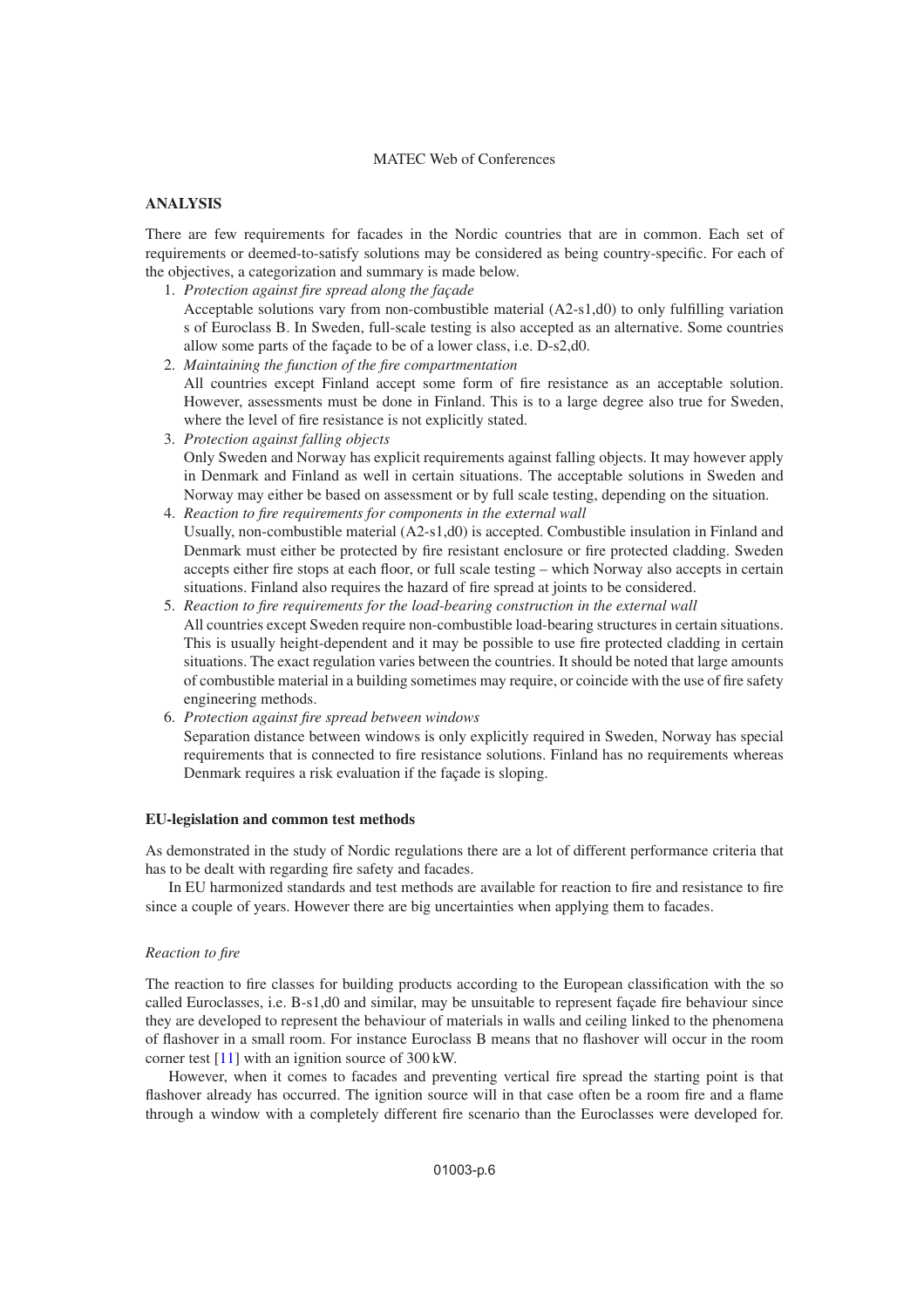### 1<sup>st</sup> International Seminar for Fire Safety of Facades, Paris (France), 2013

The whole basis and theoretical background for the Euroclasses is therefore to a large degree not valid for facades.

Using the Euroclasses may therefore have little or no correlation with the fire safety objectives you are trying to regulate. Even so the Euroclasses are used in the Nordic countries in lack of other options.

#### *Resistance to fire*

For some façade requirements in the Nordic countries, the European classes for resistance to fire are used [\[12\]](#page-8-1). How the facade should be classified when it comes to resistance to fire is a delicate question. The objective is not to prevent the fire from penetrating the facade, but to keep the fire compartmentation between different stories in the building intact. It is therefore not certain that a specific resistance to fire class should be regulated to fulfil the demand of stop fire spread along the facade. This is also demonstrated by the fact that resistance to fire class isn't always required in the studied regulations.

Another problem is that fire resistance is measured with thermocouples and the cotton pad test. As long as these criteria are fulfilled the test doesn't take into account if big objects will fall from the construction. It will also not measure the fire spread inside the facade as long as the compartmentation between two floors are fulfilled.

## *Lack of full scale test methods*

Both the test methods and objectives for reaction to fire and resistance to fire are not developed to address the problems with facades. To regulate the fire behaviour for facades some extra functional requirements or full scale testing of the facade is needed.

The lack of a European test method for facades has therefore resulted in that different countries has very different regulations and requirements for specific full scale test in certain cases. There also exist CE-marked products, where the standards do not reflect the requirements in the Nordic countries. For example, the Swedish requirement to prevent falling objects is not reflected in EN 13830 – Curtain walling [\[13\]](#page-8-2).

## **DISCUSSION**

From a practical point of view in Sweden, there are several problems concerning verification of façade requirements. In Sweden today the facades built in many projects have little formal connection to the requirements in the building regulations due to the lack of applicable test methods in certain aspects. There are uncertainties with regards to requirements of falling objects and how this should be verified when not using full-scale methods. Also, the full-scale methods may not reflect the behavior of modern facades. There are also uncertainties regarding how prevention of fire spread within the external wall should be verified. Due to this, questions regarding fire safety and facades risks get too little attention and low priority in building projects.

SP Fire 105 which is the full scale test method used in Sweden focuses on fire exposure on the outside of a façade from a flame out from a window. The method mainly answers the question whether the façade surface cladding or insulation increases the risk of fire vertical fire spread. The test also includes an assessment of the risk of falling objects. In practice, most facades that are tested by SP Fire 105 on the Swedish market are facades with combustible surface cladding or facades with combustible insulation, for example wood with some added fire protection or facades insulated with EPS.

The effect of the requirements and current practice is that the structural integrity and response to fire of a non-load bearing façades are not assessed fully with regards to fire risks. For non-combustible facades few assessments are made concerning structural integrity and for façade elements that has been tested by the only available test method no one knows what happens when the façade is subjected to a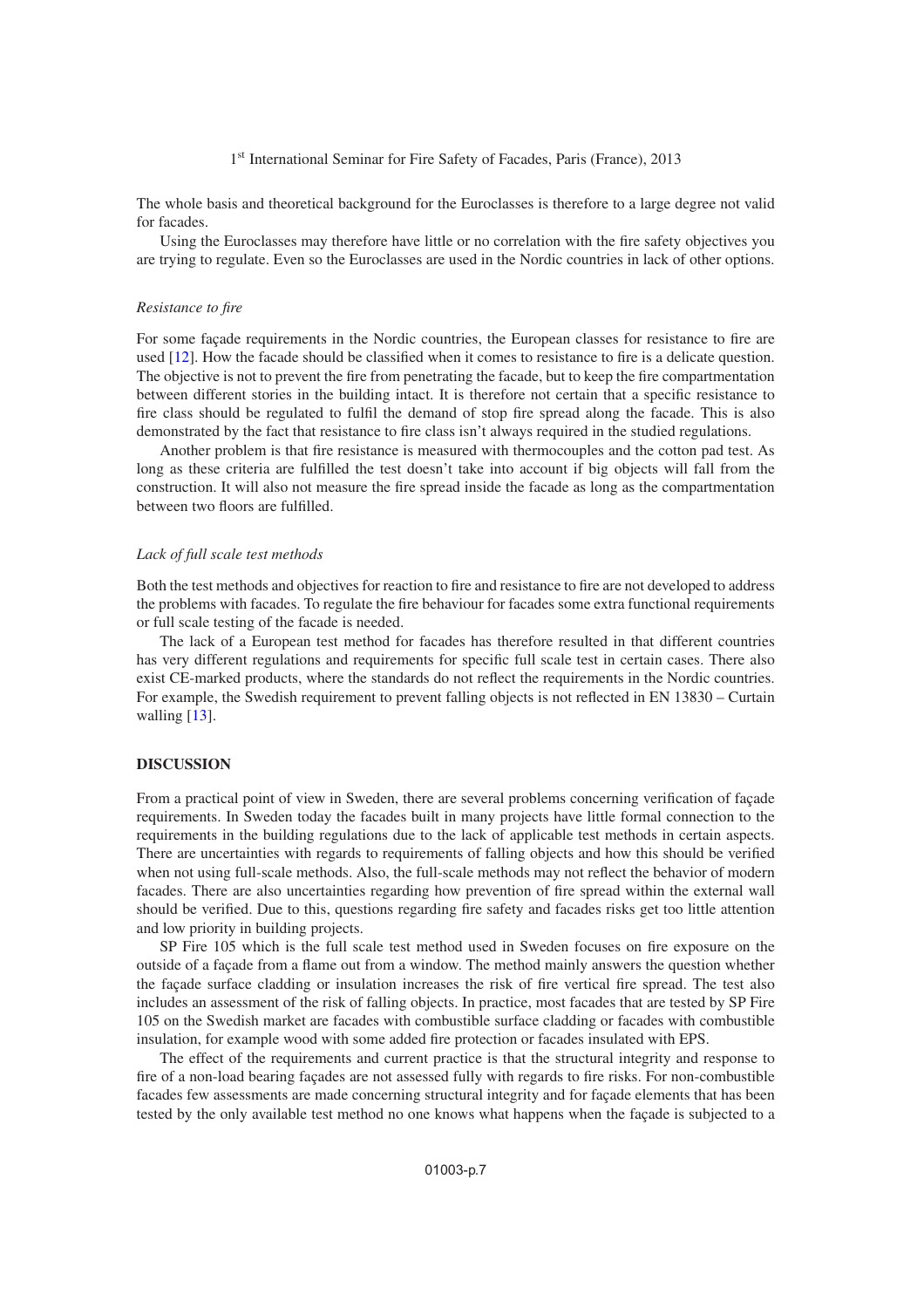fully developed room fire from the inside - rather than an external flame on the outside coming from a window.

#### **CONCLUSIONS**

There is a great need for development of new verification systems for façade systems. The existing European classification systems are not sufficient to describe or represent the characteristics of modern façade systems. The different requirements in the Nordic countries also show that it is a complex issue. While the fire risks and building traditions in the Nordic countries probably are quite similar, this is not reflected in how the fire safety requirements for facades are expressed. As stated in previous Nordic harmonization work, the way forward is to develop new method in the European system that reflects the actual fire risks of facades. It is important to address that façade system design, and envelope design of buildings in general, has changed significantly in the last decades. Several large or full scale test methods for facades exists which could be evaluated and serve as a basis for the development of new verification methods. Since there are uncertainties both regarding the actual fire safety objectives of façades and suitable pre-accepted solutions, it will be important to identify and analyze the fire risks, for example based on fire statistics and case-studies of fire incidents. In the current practice, with uncertainties in objectives and acceptable solutions, it is vital to make assessments of the façade fire safety from a holistic perspective. This is especially true for modern façade systems.

Anders Dragsted, the Danish Institute of Fire and Security Technology (DBI) Esko Mikkola, KK-Palokonsultti Vidar Stenstad, Direktoratet for byggkvalitet.

### **References**

- <span id="page-7-0"></span>[1] The European Parliament and of the Council, *Regulation (EU) No 305/2011 of the European Parliament and of the Council of 9 March 2011 laying down harmonised conditions for the marketing of construction products and repealing Council Directive 89/106/EEC*. 2011, the European Parliament and of the Council: EU.
- <span id="page-7-1"></span>[2] Thureson, P., et al., *The use of fire classification in the Nordic countries – Proposals for harmonisation*. 2008, SP Technical Research Institute of Sweden.
- <span id="page-7-2"></span>[3] Swedish National Testing and Research Institute, *SP Fire 105 - External Wall Assemblies and Facade Claddings - Reaction to Fire - Issue No: 5*. 1994.
- <span id="page-7-3"></span>[4] Swedish National Testing and Research Institute, *SP Fire 105 - Method for fire testing of facade materials, Dnr 171-79-360*. 1985.
- <span id="page-7-4"></span>[5] Ondrus, J., *Fire Hazards of Facades with Externally Applied Thermal Insulation*. 1985, Lund Institute of Technology.
- <span id="page-7-5"></span>[6] Ondrus, J. and O. Pettersson, *Brandrisker utvändigt isolerade fasader.* 1986.
- <span id="page-7-6"></span>[7] Boverket, *Boverkets byggregler, BBR 19, (föreskrifter och allmänna råd), BFS 2011-6 med ändringar t.o.m. BFS 2011-26).* 2011.
- <span id="page-7-7"></span>[8] Energistyrelsen, *Eksempelsamling om brandsikring af byggeri 2012*. 2012.
- <span id="page-7-8"></span>[9] Direktoratet for byggkvalitet, *Veiledning om tekniska krav till byggverk (downloaded 2012-10-12)*. 2012.
- <span id="page-7-9"></span>[10] Minister of the Environment, *E1 The National Building Code of FInland - Fire safety of buildings - Regulations and guidelines*. 2002.